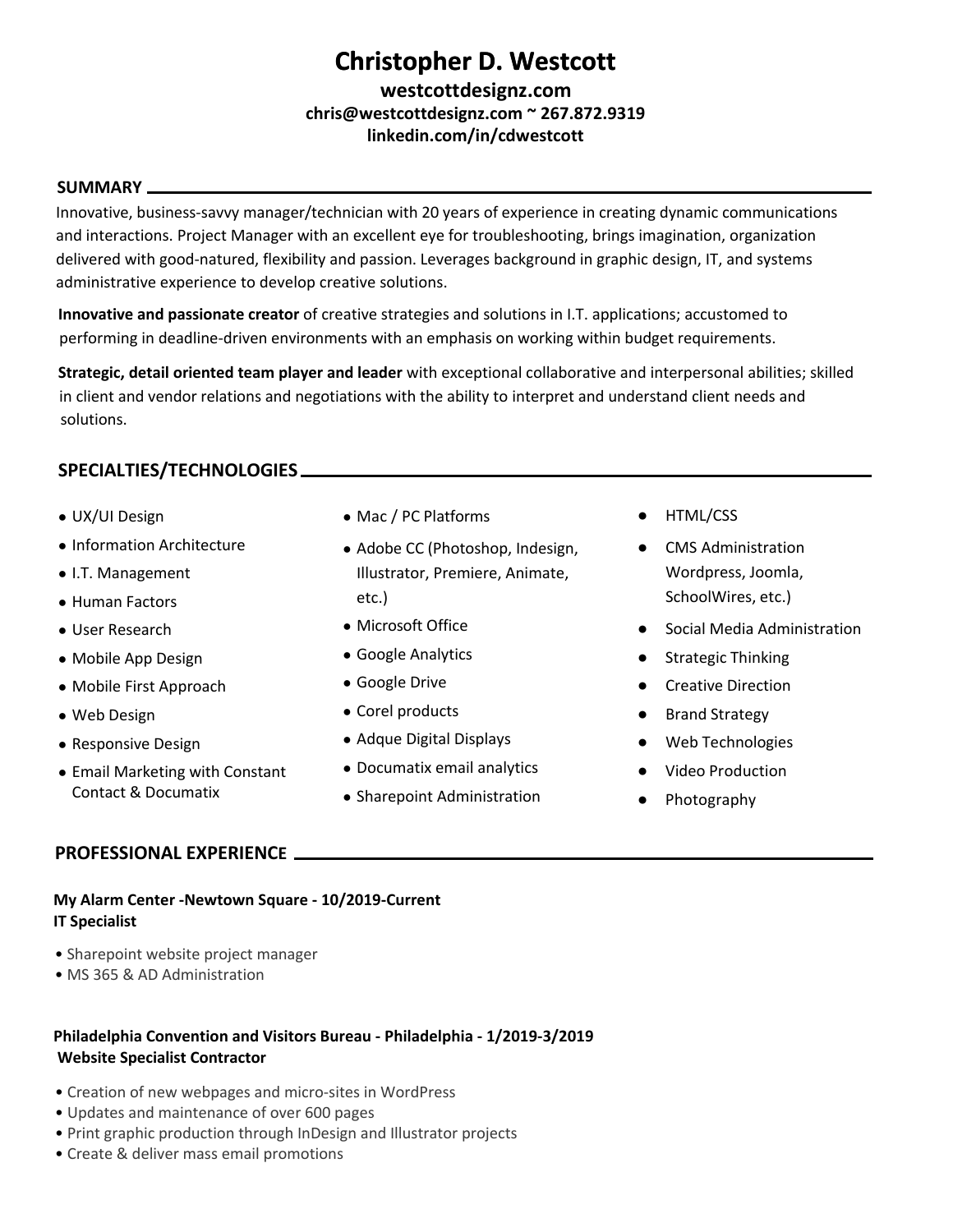| 7 anklin U F | # | ynion - $\#$ | 7ord | $\overline{\phantom{0}}$ |  |
|--------------|---|--------------|------|--------------------------|--|
|              |   |              |      |                          |  |

- Administrate and deliver Brand Messaging through Documatix Products, scheduled emails to specific client lists
- Design and schedule displays for Adque Digital Display Systems
- Administrate HTML websites and Wordpress websites
- Deliver Brand and Product messaging through monthly printed and e-Statements
- Responsible for the design, invention and interpretation of various design projects that cross over categories and platforms
- Find Technical Solutions for individual branches through message delivery systems
- **u #**

**ŝŐŝƚĂl ŽŵŵƵŶŝĐĂƚŝŽŶƐ DĂŶĂŐĞƌ**

- Creation and Administration of website and all content
- WordPress maintenance and updates for over 400 webpages
- Project Coordination of online entities and content with consultant team
- Research, design, and development on building the new corporate website
- Social media administrator includes media coordination of releases to news and online outlets
- Print material design, including corporate newsletter and informational fliers

### **Comcast Spectacor - Wells Fargo Center, Philadelphia, PA 6/1999 - 7/2014 Web Manager/ UX Designer**

- Supervised Teams delivering diverse I.T. services to over 7,500 users through 1,500 servers including responsive websites, Citrix and Microsoft Active Directory Services
- Maintained, creating, provided complete User Interactions, customersales and service and support for 42 Global website clients
- Project Lead worked closely with a team of developers in a homegrown CMS implementation enhancing corporate growth.
- UX Designer / Project Coordinator for multiple-department projects for Flyers, Sixers and many other corporate entities.
- Supported and developed design standards for all areas of websites and related marketing materials for Comcast.
- Designed full HTML5 mobile application for The Philadelphia Flyers & Phantoms Hockey Clubs, the Wells Fargo Center and Flyers SkateZone Rinks.
- Created and presented PowerPoint seminars for informational and educational sessions.
- Managed hiring and reviews of full-time and part-time personnel, and provided professional web design training for interns.
- Developed and presented detailed reports to senior management team and Comcast corporate executives.
- Initiated video clipping program for Flyers & Phantoms to post highlights on kiosk located in Premium Seating areas in the Wells Fargo Center. Clipped, edited and exported hundreds of videos to kiosks and team websites with millions of views.

## **Community Professional Loudspeakers - Chester, PA 1994 – 1999 Graphic Design Specialist**

- Created logos, brochures, sell-sheets, specification sheets, advertisements, point-of-purchase displays, presentations, and websites.
- Collaborated with Engineers on projects
- Designed promotions for trade shows, concerts, and company promotions for employees, distributors and representatives.
- Produced interactive CDROM in HTML for sales department and distributors that included all printed material and product information. Art directed all product photo-shoots.